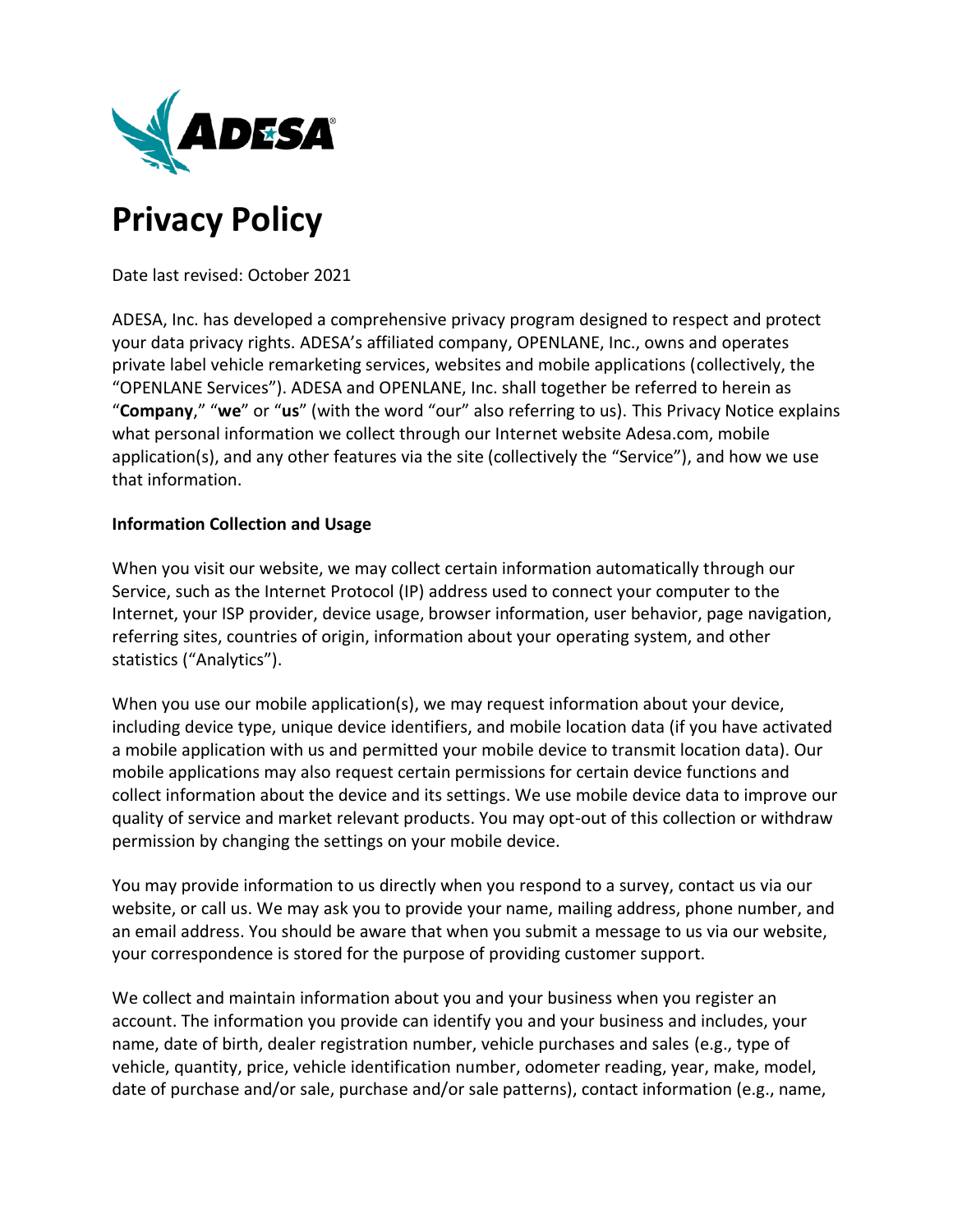telephone number, email address and mailing address), username, banking information, and financial and tax information.

If assisting with dealer access registration, we may collect your name, copy of driver's license, date of birth, social security number (for US customers only), contact information (e.g., name, telephone number, email address and mailing address), username, banking information, and financial and tax information

# **How We Use Your Information and Basis for Processing**

We will limit the collection and use of personal information to what is necessary to administer our business. We may use your name, contact information, mobile location data, and financial and vehicle information to provide you with promotional email communications, as well as for the following purposes:

- Process your applications and related documents required to become a registered Company dealer and to make a decision regarding the acceptance or rejection of your applications;
- Ensure that Company's auction facilities are used by registered dealers and authorized sellers only;
- Verify the information that you provide to Company;
- Verify, evaluate and/or monitor your creditworthiness;
- Assist with the collection of any amounts owed to the Company;
- Contact you or respond to your communications regarding any purchases, requests, complaints or comments you may have;
- Contact you to provide you with information regarding Company's business and sales, including, for example, marketing communications and information about Company's rewards, loyalty or other programs or promotions including any joint marketing activities;
- Help Company to develop, evaluate and improve its sales and marketing strategies and techniques;
- Provide third parties with information necessary to permit that third party to conduct business with Company and/or effectively provide services;
- Assist Company and third parties in evaluating the vehicle remarketing industry;
- Operate and improve the Service;
- Respond to reasonable inquiries from regulatory and/or investigative authorities; and
- Maintain and update Company's banned dealer list.

The lawful basis for processing this information is our legitimate interest in performing the obligations outlined in our contract with you and others.

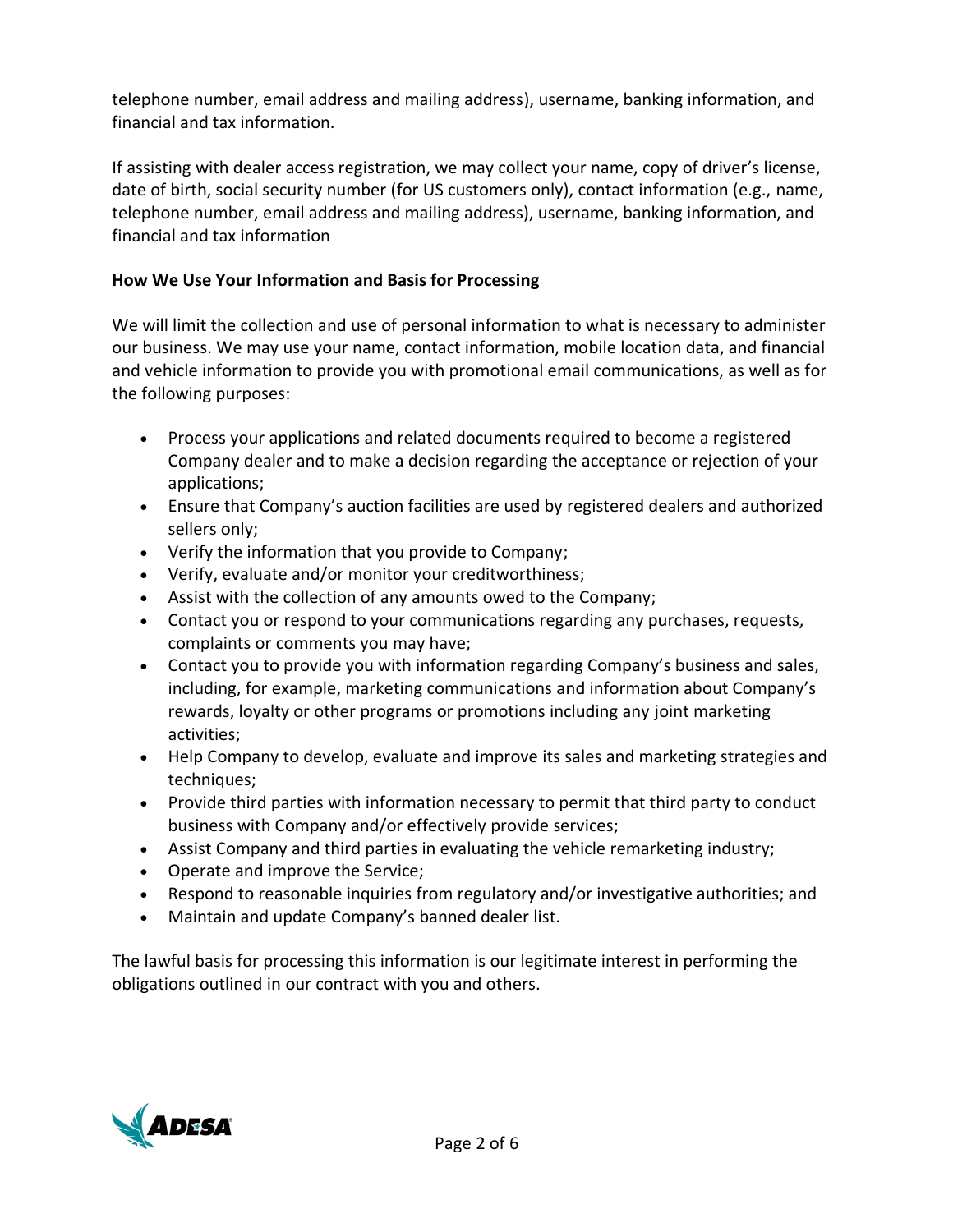# **Disclosure of Information to Third Parties**

In connection with the purposes set out above, we may share and disclose your information with:

- Any member or affiliate of our business group;
- Business partners, suppliers and sub-contractors for the performance of any contract we enter into with them or you;
- Analytics and search engine providers that assist us in the improvement and optimization of our website;
- Any group or entity involved in the buying or selling of any assets, potential or actual acquisition, or merger of our company; and
- Several social networking and blogging platforms to communicate with our customers, some of which are operated by third parties, such as Facebook, Twitter, YouTube, and LinkedIn.
- **We do not sell your personal information**.

When permitted or required by law, we will share your personal information with government entities, such as regulatory agencies, law enforcement, and judicial authorities, or private parties:

- to respond to claims and legal proceedings (including subpoenas and court orders);
- to enforce or apply any of our terms and conditions and other agreements;
- to protect our property, rights, and safety;
- to protect the property, rights, and safety of a third party or the public in general; and
- to stop any activity that we believe is illegal, unethical, or legally actionable.

# **Social Media Platforms**

We use several social networking and blogging platforms to communicate with our customers, some of which are operated by third parties, such as Facebook, Twitter, YouTube, and LinkedIn. This Privacy Notice applies to our use of information you submit to us there, but it does not apply to what those third-party platforms do with your information. Those platforms have their own privacy policies, and we encourage you to read them. The Service may include features and functionalities that allow you to share information with us that you have already provided to a third-party social networking platform. If you do so, then personal information or other data that you have provided to that third party will be made available to us, pursuant to the third party's terms and conditions, and you consent to our use of that information in accordance with this Privacy Notice. The information we receive from that third party may depend on the privacy settings you have on the third-party site. We may also include tools on the Service that allow you to share and/or publicly post content or information from the Service to your profile on a third-party social network.

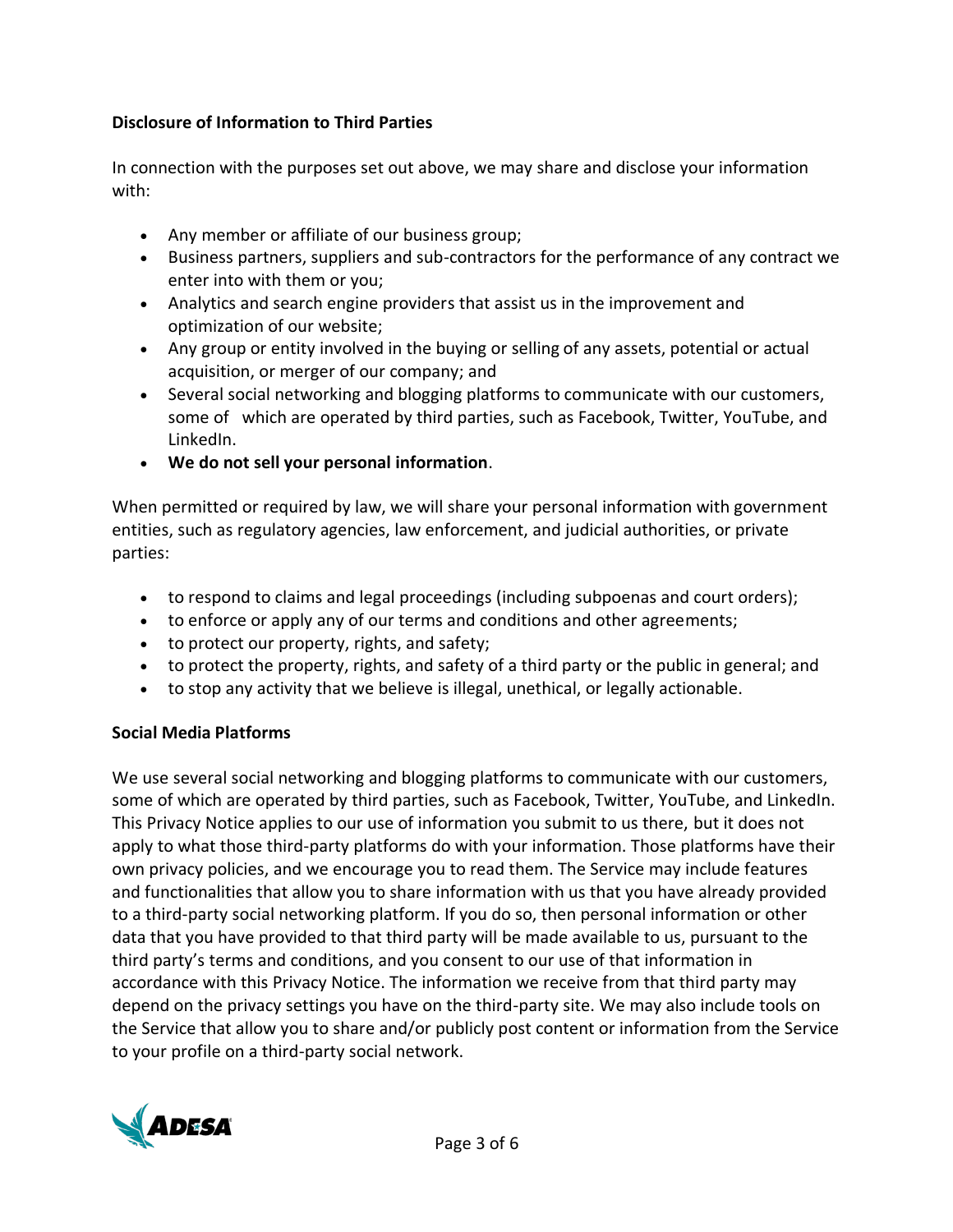## **Information We Collect from Other Sources**

Financial institutions, manufacturing companies, industry partners and dealerships may also send us information about you. We take measures to require third-parties have a lawful or contractual right to collect, use, or disclose your information before providing any data to us. This information is used for our legitimate business interest.

## **Protecting and Storing Your Information**

We are committed to protecting the information entrusted to us. We have implemented reasonable and appropriate physical, technical and administrative procedures to safeguard this information from loss, misuse, unauthorized access or disclosure, alteration and destruction. The information that we collect from you is stored securely. It shall be stored for as long as it is legally required or reasonably necessary for the purposes for which it was collected.

## **Cookie Policy**

Some of our website pages may use a technology called "cookies." A cookie is a token that a server gives to your browser when you access an Internet website. Cookies are capable of storing many types of data. Cookies can help provide additional functionality to the website or help us analyze site usage more accurately. Information gathered from the use of cookies may be combined with other data sources to identify you.

We use cookies for one or more of the following reasons: to personalize content, provide social media features, and/or analyze traffic to the website. We also may share information about your use of the website with our social media, advertising and analytics partners.

We use and allow third-parties to employ "targeted" cookies (persistent identifiers tracking users over time across different sites and services) through our website for marketing purposes.

We may, from time to time, and subject to our Privacy Notice, use technologies similar to cookies, including web beacons, pixel tags, flash objects, location tracking and/or third-party widgets. We use this information to enhance your web or mobile experience and to allow you to share information on other platforms, including social media.

# **Third Party Links**

We may provide links to third-party Internet sites strictly as a service to you. We are not responsible for the privacy practices of third-party Internet sites. If you leave the website, you should be sure to read the privacy notice of each Internet site that you visit.

When you visit our website for employment opportunities, you are redirected to a third-party vendor contracted to assist us with recruiting and staffing. This third-party may request personal information, including your name, job title, name of your employer, home address,

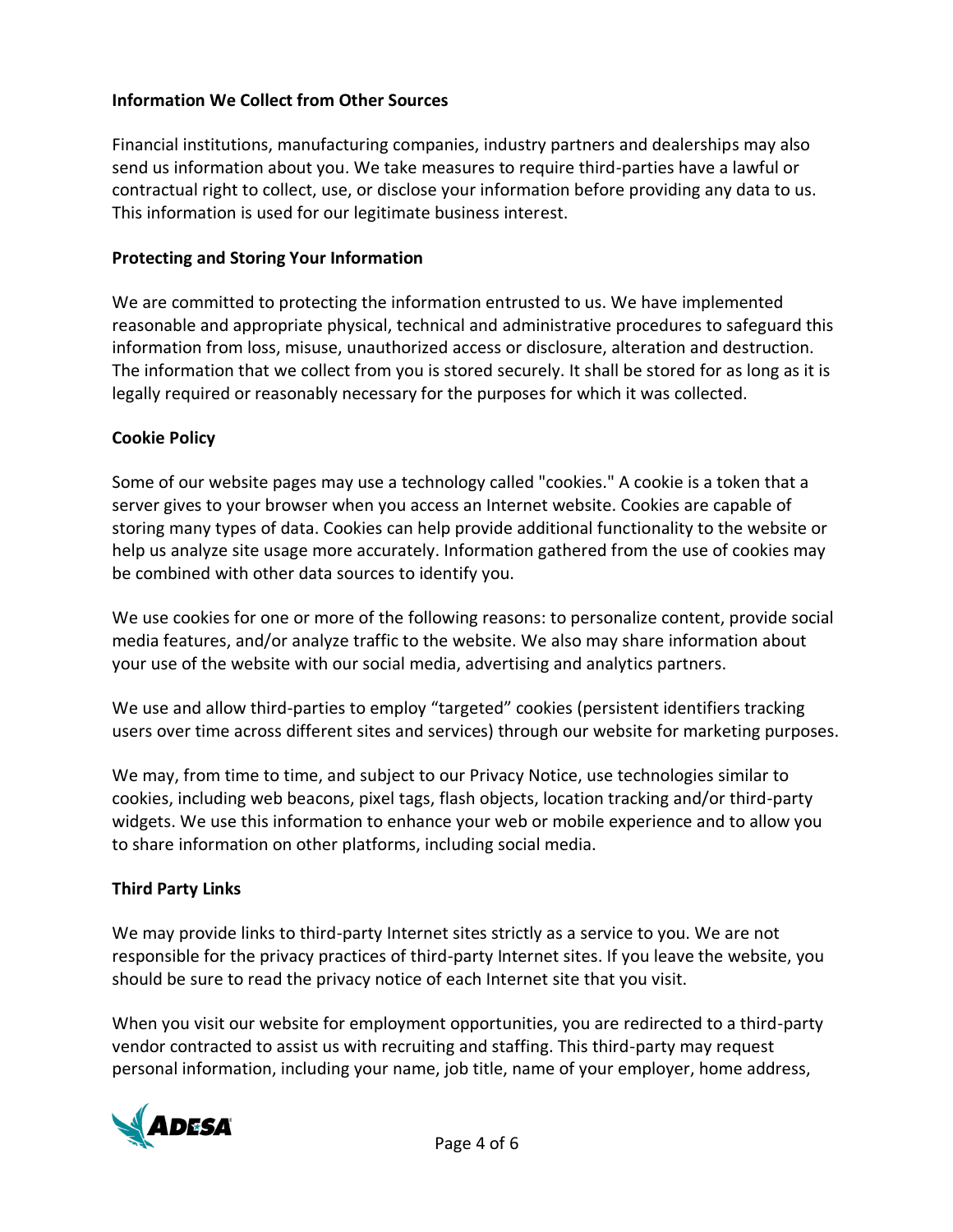email, work history, and education. When you submit personal information to this third-party, your information is governed by privacy policies maintained by this vendor.

# **Cross-Border Transfers of Personal Data**

Your information may be transferred to  $-$  and maintained on  $-$  computers located outside of your state, province, or other governmental jurisdiction where the data protection laws may differ than those from your jurisdiction. Any transfer of personal data to the United States will be done pursuant to an appropriate transfer mechanism.

# **Your Rights in Relation to Your Personal Data**

In certain circumstances, you have the following data protection rights:

• **The Right to Access** – You have the right to request copies of your personal information;

• **The Right to Rectification** - You have the right to request that we correct any information you believe is inaccurate. You also have the right to request that we complete information you believe is incomplete;

• **The Right to Erasure** – You have the right to request us to delete personal information under certain circumstances;

• **The Right to Data Portability** – You have the right to request that we transfer your personal information that we have collected to another organization, or directly to you, under certain conditions;

• **The Right to Object to Processing** – You have the right to object and/or restrict the processing of your personal information on certain grounds;

• **The Right to Object to Marketing** – You have the right to object to the processing of your personal information for direct marketing; and

• **The Right to Object to Automated Processing** – You have the right to object to any decision about you based solely on automated processing (including any profiling) that produces legal effects or otherwise significantly affects you.

# **Children's Privacy**

Our Service is not directed to individuals under the age of 18. We do not knowingly collect or use any personal data from users under 18 years of age. No information should be submitted to our website by visitors under 18 years of age. You must be 18 years or older to purchase our Service. If we learn that we have collected personal data from someone under 18, we will take steps to delete the information as soon as possible.